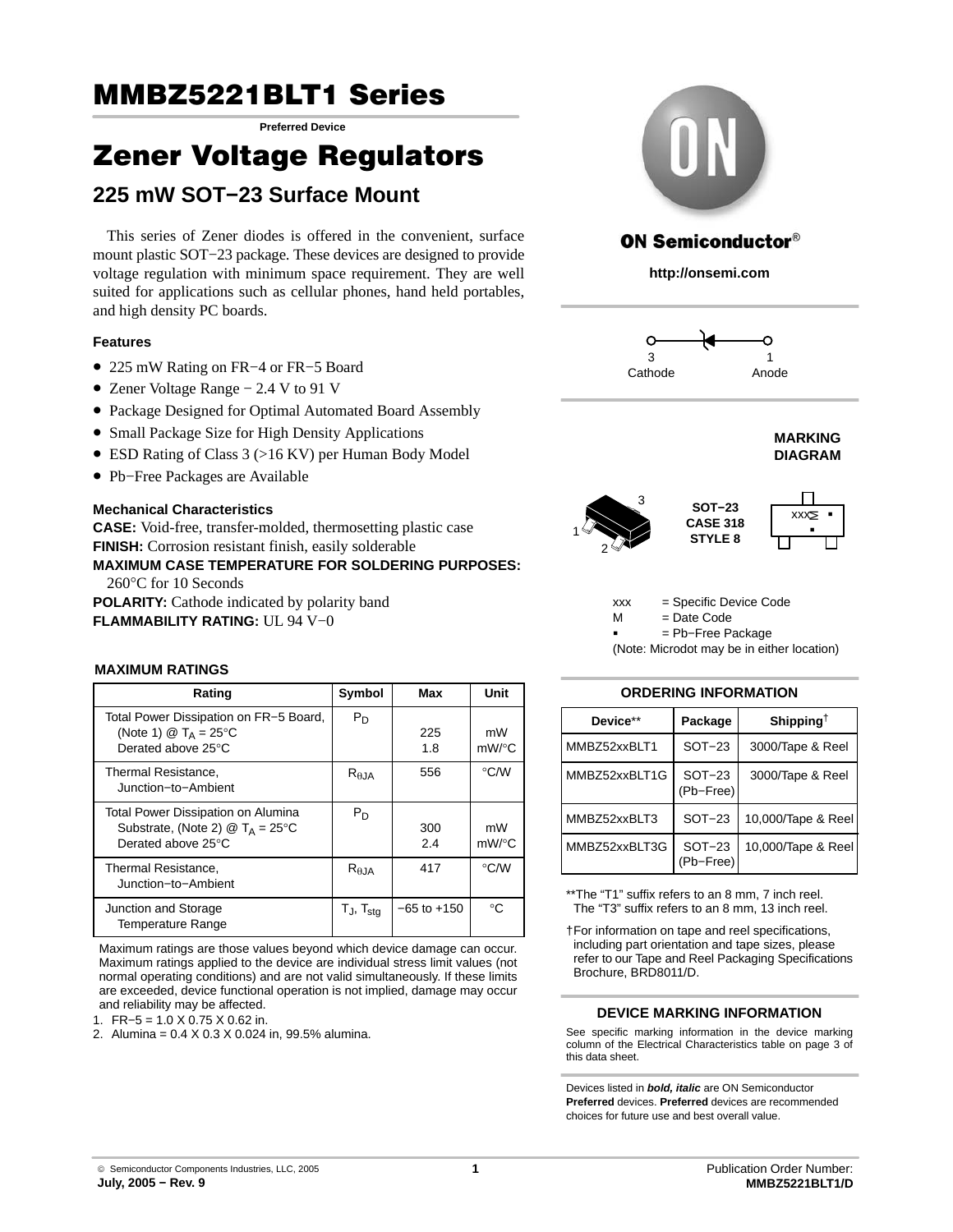#### **ELECTRICAL CHARACTERISTICS**

(Pinout: 1-Anode, 2-No Connection, 3-Cathode) ( $T_A = 25^{\circ}$ C unless otherwise noted,  $V_F = 0.95$  V Max. @  $I_F = 10$  mA)

| Symbol          | <b>Parameter</b>                          |
|-----------------|-------------------------------------------|
| Vz              | Reverse Zener Voltage @ I <sub>7T</sub>   |
| l <sub>ΖΤ</sub> | <b>Reverse Current</b>                    |
| $Z_{7T}$        | Maximum Zener Impedance @ I <sub>7T</sub> |
| l <sub>7K</sub> | <b>Reverse Current</b>                    |
| $Z_{ZK}$        | Maximum Zener Impedance $@$ $ _{7K}$      |
| l <sub>R</sub>  | Reverse Leakage Current @ VR              |
| V <sub>R</sub>  | Reverse Voltage                           |
| I⊧              | <b>Forward Current</b>                    |
| VF              | Forward Voltage $@$ I <sub>F</sub>        |

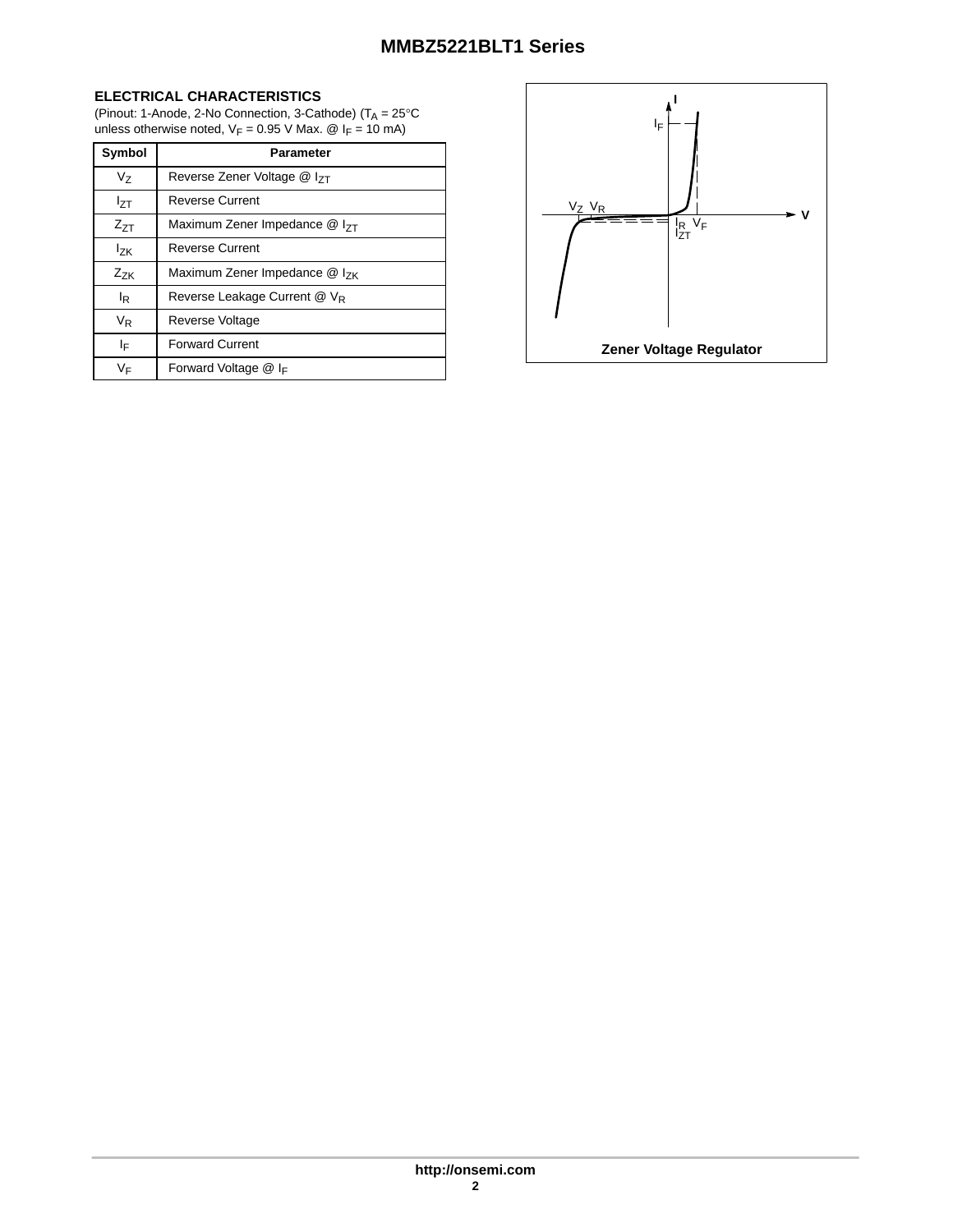<span id="page-2-0"></span>

|                      |                | Zener Voltage (Note 3) |            |           | Zener Impedance        |                |      | <b>Leakage Current</b> |     |                |
|----------------------|----------------|------------------------|------------|-----------|------------------------|----------------|------|------------------------|-----|----------------|
|                      | <b>Device</b>  | $V_Z$ (Volts)          |            | $@I_{ZT}$ | ZzT @ IzT<br>Zzk @ Izk |                |      | $I_R \otimes V_R$      |     |                |
| <b>Device</b>        | <b>Marking</b> | Min                    | <b>Nom</b> | Max       | mA                     | Ω              | Ω    | mA                     | μA  | <b>Volts</b>   |
| MMBZ5221BL, G        | 18A            | 2.28                   | 2.4        | 2.52      | 20                     | 30             | 1200 | 0.25                   | 100 | $\mathbf{1}$   |
| MMBZ5222BL, G        | 18B            | 2.37                   | 2.5        | 2.63      | 20                     | 30             | 1250 | 0.25                   | 100 | 1              |
| MMBZ5223BL, G        | 18C            | 2.56                   | 2.7        | 2.84      | 20                     | 30             | 1300 | 0.25                   | 75  | 1              |
| MMBZ5224BL, G        | 18D            | 2.66                   | 2.8        | 2.94      | 20                     | 30             | 1400 | 0.25                   | 75  | 1              |
| MMBZ5225BL, G        | 18E            | 2.85                   | 3          | 3.15      | 20                     | 29             | 1600 | 0.25                   | 50  | 1              |
| MMBZ5226BL, G        | 8A             | 3.13                   | 3.3        | 3.47      | 20                     | 28             | 1600 | 0.25                   | 25  | $\mathbf{1}$   |
| MMBZ5227BL, G        | 8B             | 3.42                   | 3.6        | 3.78      | 20                     | 24             | 1700 | 0.25                   | 15  | 1              |
| <b>MMBZ5228BL. G</b> | 8C             | 3.70                   | 3.9        | 4.10      | 20                     | 23             | 1900 | 0.25                   | 10  | 1              |
| MMBZ5229BL, G        | 8D             | 4.08                   | 4.3        | 4.52      | 20                     | 22             | 2000 | 0.25                   | 5   | 1              |
| MMBZ5230BL, G        | 8E             | 4.46                   | 4.7        | 4.94      | 20                     | 19             | 1900 | 0.25                   | 5   | 2              |
| <b>MMBZ5231BL, G</b> | 8F             | 4.84                   | 5.1        | 5.36      | 20                     | 17             | 1600 | 0.25                   | 5   | $\mathbf{2}$   |
| <b>MMBZ5232BL, G</b> | 8G             | 5.32                   | 5.6        | 5.88      | 20                     | 11             | 1600 | 0.25                   | 5   | 3              |
| MMBZ5233BL, G        | 8H             | 5.70                   | 6          | 6.30      | 20                     | $\overline{7}$ | 1600 | 0.25                   | 5   | 3.5            |
| <b>MMBZ5234BL, G</b> | 8J             | 5.89                   | 6.2        | 6.51      | 20                     | $\overline{7}$ | 1000 | 0.25                   | 5   | 4              |
| <b>MMBZ5235BL, G</b> | 8K             | 6.46                   | 6.8        | 7.14      | 20                     | 5              | 750  | 0.25                   | 3   | 5              |
| MMBZ5236BL, G        | 8L             | 7.12                   | 7.5        | 7.88      | 20                     | 6              | 500  | 0.25                   | 3   | 6              |
| MMBZ5237BL, G        | 8M             | 7.79                   | 8.2        | 8.61      | 20                     | 8              | 500  | 0.25                   | 3   | 6.5            |
| MMBZ5238BL, G        | 8N             | 8.26                   | 8.7        | 9.14      | 20                     | 8              | 600  | 0.25                   | 3   | 6.5            |
|                      | 8P             | 8.64                   | 9.1        | 9.56      | 20                     | 10             | 600  | 0.25                   | 3   | $\overline{7}$ |
| MMBZ5239BL, G        |                |                        |            |           | 20                     | 17             |      |                        | 3   | 8              |
| <b>MMBZ5240BL, G</b> | 8Q             | 9.50                   | 10         | 10.50     |                        |                | 600  | 0.25                   |     |                |
| MMBZ5241BL. G        | 8R             | 10.4                   | 11         | 11.55     | 20                     | 22             | 600  | 0.25                   | 2   | 8.4            |
| <b>MMBZ5242BL, G</b> | 8S             | 11.40                  | 12         | 12.60     | 20                     | 30             | 600  | 0.25                   | 1   | 9.1            |
| MMBZ5243BL, G        | 8T             | 12.35                  | 13         | 13.65     | 9.5                    | 13             | 600  | 0.25                   | 0.5 | 9.9            |
| MMBZ5244BL, G        | 8U             | 13.30                  | 14         | 14.70     | 9                      | 15             | 600  | 0.25                   | 0.1 | 10             |
| <b>MMBZ5245BL, G</b> | 8V             | 14.25                  | 15         | 15.75     | 8.5                    | 16             | 600  | 0.25                   | 0.1 | 11             |
| MMBZ5246BL, G        | 8W             | 15.20                  | 16         | 16.80     | 7.8                    | 17             | 600  | 0.25                   | 0.1 | 12             |
| MMBZ5247BL, G        | 8X             | 16.15                  | 17         | 17.85     | 7.4                    | 19             | 600  | 0.25                   | 0.1 | 13             |
| <b>MMBZ5248BL.G</b>  | 8Υ             | 17.10                  | 18         | 18.90     | $\overline{7}$         | 21             | 600  | 0.25                   | 0.1 | 14             |
| MMBZ5249BL, G        | 8Z             | 18.05                  | 19         | 19.95     | 6.6                    | 23             | 600  | 0.25                   | 0.1 | 14             |
| MMBZ5250BL,G         | 81A            | 19.00                  | 20         | 21.00     | 6.2                    | 25             | 600  | 0.25                   | 0.1 | 15             |
| <b>MMBZ5251BL, G</b> | 81B            | 20.90                  | 22         | 23.10     | 5.6                    | 29             | 600  | 0.25                   | 0.1 | 17             |
| MMBZ5252BL, G        | 81C            | 22.80                  | 24         | 25.20     | 5.2                    | 33             | 600  | 0.25                   | 0.1 | 18             |
| MMBZ5253BL, G        | 81D            | 23.75                  | 25         | 26.25     | 5                      | 35             | 600  | 0.25                   | 0.1 | 19             |
| <b>MMBZ5254BL, G</b> | 81E            | 25.65                  | 27         | 28.35     | 4.6                    | 41             | 600  | 0.25                   | 0.1 | 21             |
| MMBZ5255BL, G        | 81F            | 26.60                  | 28         | 29.40     | 4.5                    | 44             | 600  | 0.25                   | 0.1 | 21             |
| MMBZ5256BL, G        | 81G            | 28.50                  | 30         | 31.50     | 4.2                    | 49             | 600  | 0.25                   | 0.1 | 23             |
| <b>MMBZ5257BL, G</b> | 81H            | 31.35                  | 33         | 34.65     | 3.8                    | 58             | 700  | 0.25                   | 0.1 | 25             |
| MMBZ5258BL, G        | 81J            | 34.20                  | 36         | 37.80     | 3.4                    | 70             | 700  | 0.25                   | 0.1 | 27             |
| MMBZ5259BL, G        | 81K            | 37.05                  | 39         | 40.95     | 3.2                    | 80             | 800  | 0.25                   | 0.1 | 30             |
| MMBZ5260BL, G        | 81L            | 40.85                  | 43         | 45.15     | 3                      | 93             | 900  | 0.25                   | 0.1 | 33             |
| MMBZ5261BL. G        | 81M            | 44.65                  | 47         | 49.35     | 2.7                    | 105            | 1000 | 0.25                   | 0.1 | 36             |
| MMBZ5262BL, G        | 81N            | 48.45                  | 51         | 53.55     | 2.5                    | 125            | 1100 | 0.25                   | 0.1 | 39             |
| MMBZ5263BL, G        | 81P            | 53.20                  | 56         | 58.80     | 2.2                    | 150            | 1300 | 0.25                   | 0.1 | 43             |
| MMBZ5264BL, G        | 81Q            | 57.00                  | 60         | 63.00     | 2.1                    | 170            | 1400 | 0.25                   | 0.1 | 46             |
| MMBZ5265BL, G        | 81R            | 58.90                  | 62         | 65.10     | $\overline{2}$         | 185            | 1400 | 0.25                   | 0.1 | 47             |
| MMBZ5266BL, G        | 81S            | 64.60                  | 68         | 71.40     | 1.8                    | 230            | 1600 | 0.25                   | 0.1 | 52             |
| MMBZ5267BL, G        | 81T            | 71.25                  | 75         | 78.75     | 1.7                    | 270            | 1700 | 0.25                   | 0.1 | 56             |
| MMBZ5268BL, G        | 81U            | 77.90                  | 82         | 86.10     | 1.5                    | 330            | 2000 | 0.25                   | 0.1 | 62             |
| MMBZ5270BL, G        | 81W            | 86.45                  | 91         | 95.55     | 1.4                    | 400            | 2300 | 0.25                   | 0.1 | 69             |

3. Zener voltage is measured with a pulse test current  $I<sub>Z</sub>$  at an ambient temperature of 25°C

NOTE: MMBZ5233BLT1, MMBZ5246BLT1, MMBZ5251BLT1, and MMBZ5252BLT1 Not Available in 10,000/Tape & Reel. †The "G" suffix indicates Pb−Free package available.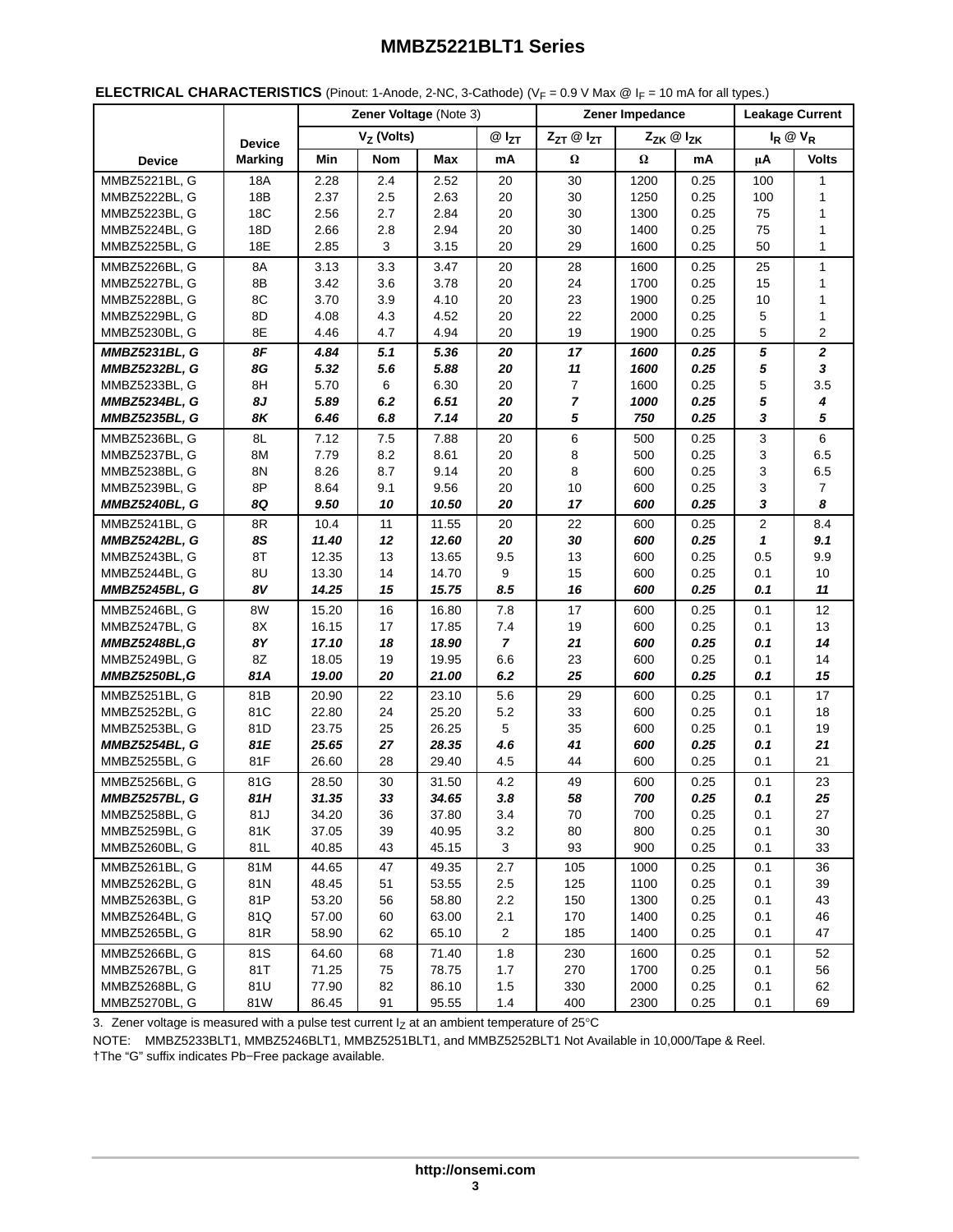## **TYPICAL CHARACTERISTICS**



**Zener Impedance**

**http://onsemi.com 4**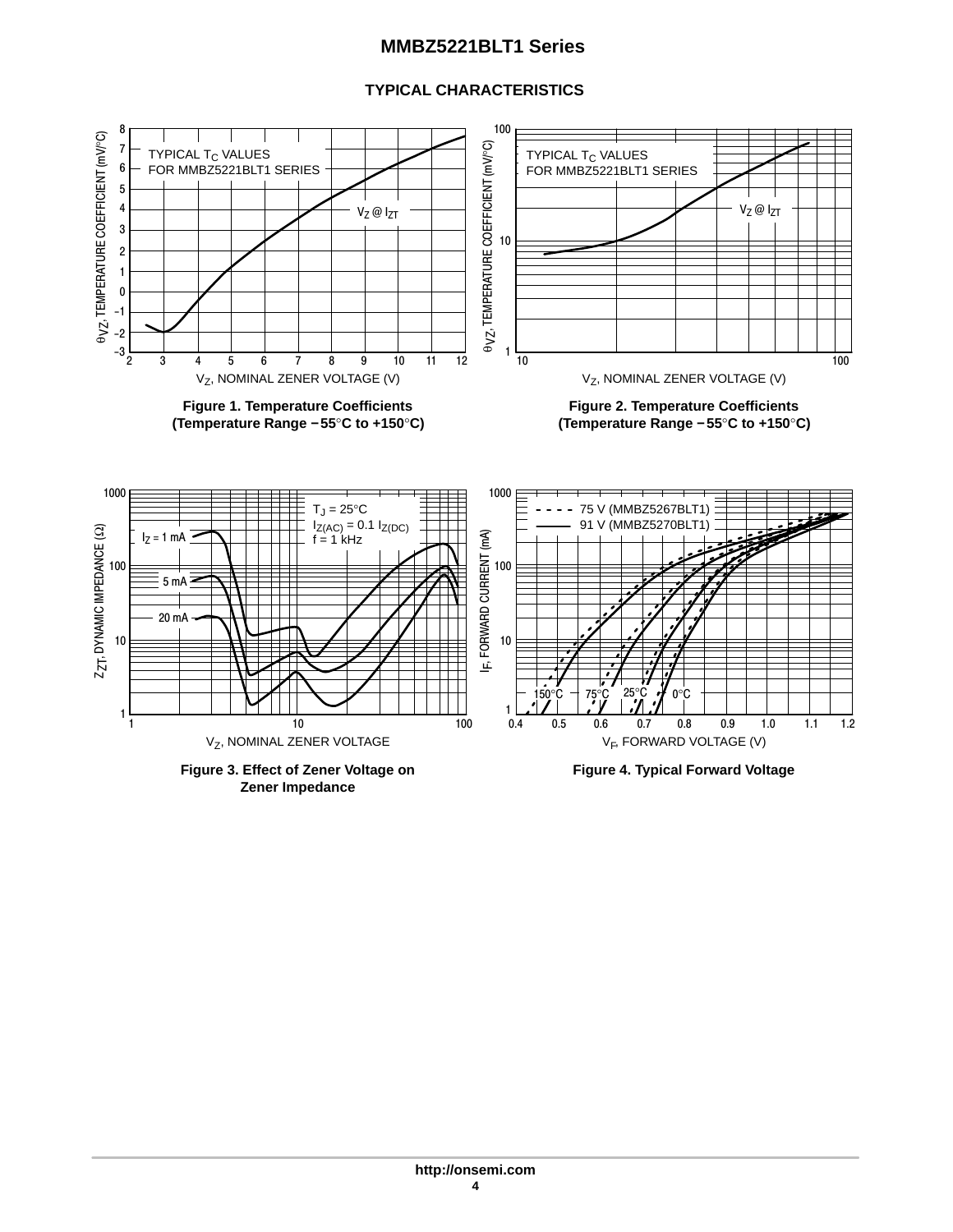## **TYPICAL CHARACTERISTICS**





**Figure 6. Typical Leakage Current**



**Figure 7. Zener Voltage versus Zener Current (VZ Up to 12 V)**

**Figure 8. Zener Voltage versus Zener Current (12 V to 91 V)**